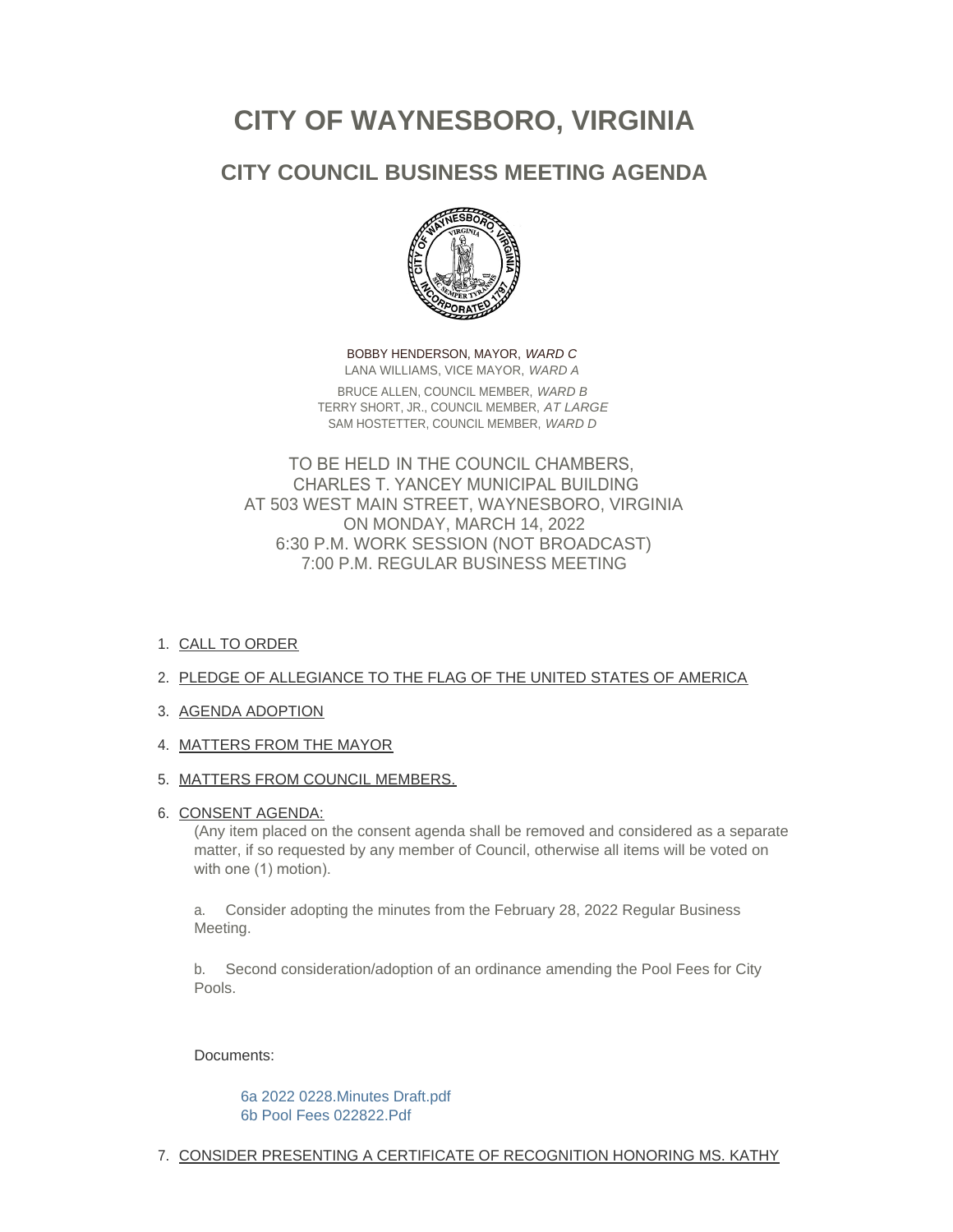#### JOHNSON FOR HER CHARITABLE ACTIVITIES AND HUMANITARIAN EFFORTS TO THE CITY OF WAYNESBORO.

Documents:

[7 Johnson Kathy Recognition 030822.Pdf](https://www.waynesboro.va.us/AgendaCenter/ViewFile/Item/4619?fileID=44084) [P22-02 Johnson Kathy Certificate Of Recognition Draft.pdf](https://www.waynesboro.va.us/AgendaCenter/ViewFile/Item/4619?fileID=44085)

8. HOLD A PUBLIC HEARING AND CONSIDER INTRODUCING AN ORDINANCE TO REZONE 0 IVY STREET, WAYNESBORO, VIRGINIA, TAX MAP NO. 4-1-28A FROM RS-12 (SINGLE-FAMILY RESIDENTIAL, LARGE LOT) TO RS-7 (SINGLE-FAMILY RESIDENTIAL, SMALL LOT).

Documents:

[8 CC Agenda Cover For Hats Property On Ivy Street Rev.pdf](https://www.waynesboro.va.us/AgendaCenter/ViewFile/Item/4620?fileID=44086) [PC Recommendation For Hats Property On Ivy Street\\_Rev.pdf](https://www.waynesboro.va.us/AgendaCenter/ViewFile/Item/4620?fileID=44087) [Santo Property Staff Report Draft.pdf](https://www.waynesboro.va.us/AgendaCenter/ViewFile/Item/4620?fileID=44088) [Rezone 0 Ivy Street Hats Property 031422.Pdf](https://www.waynesboro.va.us/AgendaCenter/ViewFile/Item/4620?fileID=44089)

9. <u>HOLD A PUBLIC HEARING AND CONSIDER INTRODUCING AN ORDINANCE AMENDING</u> CITY CODE, CHAPTER 1, SECTION 1-12, WARD BOUNDARIES OF THE CITY OF WAYNESBORO VIRGINIA VOTING WARDS.

Documents:

[9 Agenda Briefing Cover 2022 Redistricting March PH 2022.Pdf](https://www.waynesboro.va.us/AgendaCenter/ViewFile/Item/4621?fileID=44090) [Wards Existing.pdf](https://www.waynesboro.va.us/AgendaCenter/ViewFile/Item/4621?fileID=44092) [Wards Alternative 2.3.Pdf](https://www.waynesboro.va.us/AgendaCenter/ViewFile/Item/4621?fileID=44091)

10. HOLD A PUBLIC HEARING AND CONSIDER ADOPTING A RESOLUTION AMENDING THE COMMUNITY DEVELOPMENT BLOCK GRANT ANNUAL ACTION PLAN FOR FEDERAL FISCAL YEARS 2020 AND 2021.

Documents:

#### [10 Agenda Briefing CDBG Revisions 031422.Pdf](https://www.waynesboro.va.us/AgendaCenter/ViewFile/Item/4622?fileID=44100)

11. CONSIDER ADOPTING A RESOLUTION AUTHORIZING THE CITY MANAGER OR HIS DESIGNEE TO SIGN DOCUMENTS AND TAKE ACTION ON VIRGINIA DEPARTMENT OF TRANSPORTATION PROJECTS.

Documents:

[11 Agenda Briefing Blanket VDOT 031422.Pdf](https://www.waynesboro.va.us/AgendaCenter/ViewFile/Item/4623?fileID=44094) [VDOT Resolution From 2016 Blanket Resolutions Waynesboro.pdf](https://www.waynesboro.va.us/AgendaCenter/ViewFile/Item/4623?fileID=44096) [Blanket Resolutions Waynesboro 2016 031422.Pdf](https://www.waynesboro.va.us/AgendaCenter/ViewFile/Item/4623?fileID=44095)

- 12. CONSIDER APPOINTING A CANDIDATE TO THE HISTORICAL COMMISSION FOR AN UNEXPIRED FOUR-YEAR TERM ENDING AUGUST 31, 2025.
- 13. CONSIDER REAPPOINTING A MEMBER TO THE SHENANDOAH VALLEY PARTNERSHIP FOR A THREE-YEAR TERM ENDING JUNE 30, 2025.
- 14. CORRESPONDENCE, COMMUNICATION, AND CALENDAR
- 15. CITIZEN COMMENT PERIOD